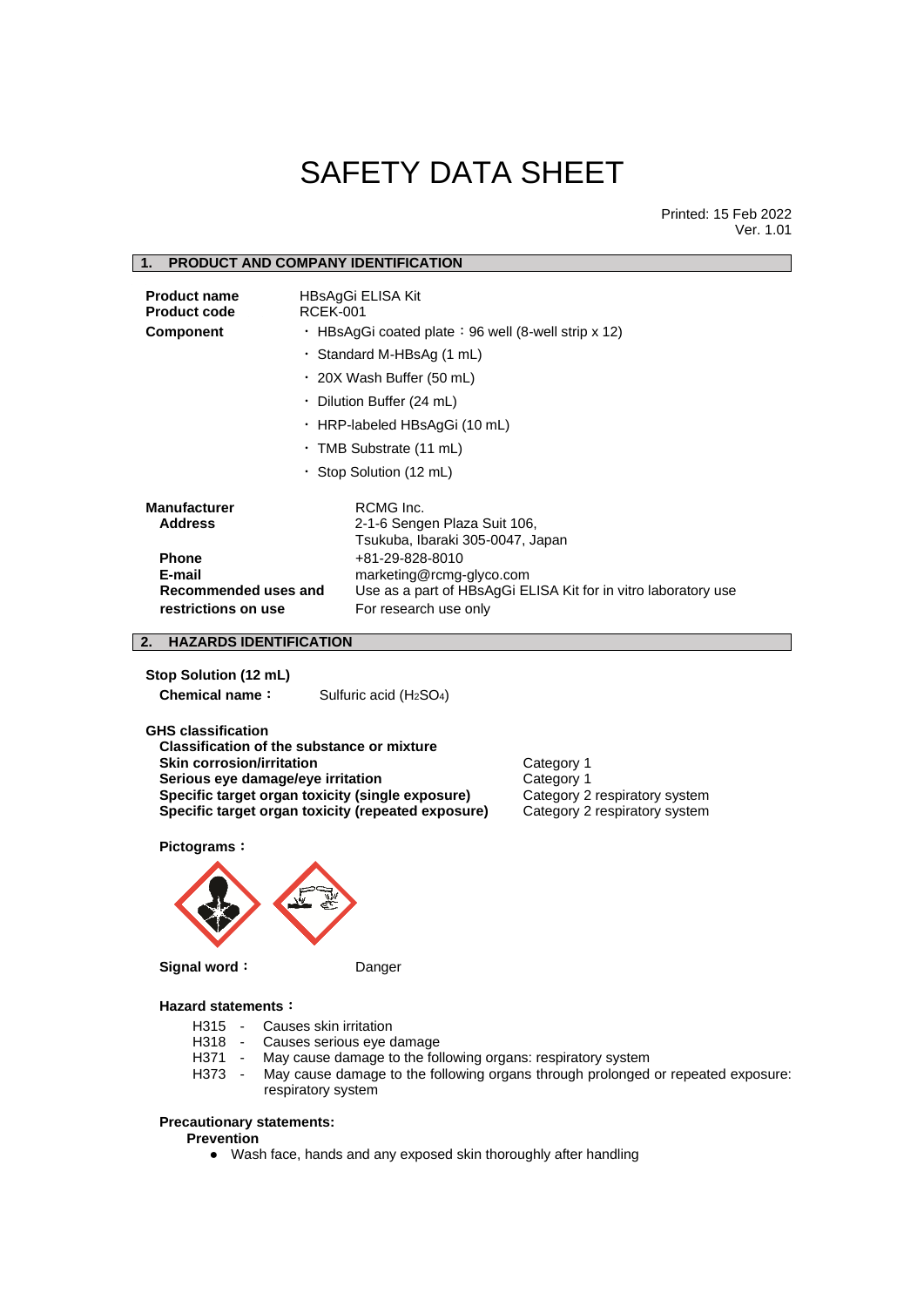- Do not eat, drink or smoke when using this produc Wear protective gloves/protective clothing/eye protection/face protection
- Do not breathe dust/fume/gas/mist/vapors/spray

# **Response**

- IF exposed or if you feel unwell: Call a POISON CENTER or doctor/physician
- IF IN EYES: Rinse cautiously with water for several minutes. Remove contact lenses, if present and easy to do. Continue rinsing.
- IF ON SKIN: Wash with plenty of soap and water.
- If skin irritation occurs: Get medical advice/attention
- Take off contaminated clothing and wash before reuse.

# **Storage**

- Store in a locked place. **Disposal**
	- Dispose of contents/container to an approved waste disposal plant

# **3. COMPOSITION/INFORMATION ON INGREDIENTS**

| Stop Solution (12 mL)        |               |
|------------------------------|---------------|
| Single substance or mixture: | Mixture       |
| Chemical name:               | Sulfuric acid |
| Chemical formula:            | H2SO4         |
| Molecular weight:            | 98.08         |
| <b>CAS RN :</b>              | 7664-93-9     |
| Weight-%:                    | 1.9%          |
| <b>ENCS:</b>                 | 430           |
|                              |               |

#### **4. FIRST-AID MEASURES**

#### **Inhalation**

- Move to a place with fresh air and let a person rest in a position for easy breathing.
- See a physician/medical attention, if you feel unwell.
- If symptoms persist, call a physician.

# **Skin contact**

- Immediately remove contaminated clothing and wash if reused.
- Wash off immediately with soap and plenty of water.
- If symptoms persist, call a physician.

#### **Eye contact**

- IF IN EYES: Rinse cautiously with water for several minutes.
- Remove contact lenses, if present and easy to do.
- Continue rinsing.
- Immediate medical attention is required.

### **Ingestion**

- Rinse mouth. Never give anything by mouth to an unconscious person.
- Call a physician or poison control center immediately.
- Do not induce vomiting without medical advice.

#### **Protection of first-aiders**

• Use personal protective equipment as required

# **5. FIRE FIGHTING MEASURES**

#### **Suitable extinguishing media**

Use extinguishing measures that are appropriate to local circumstances and the surrounding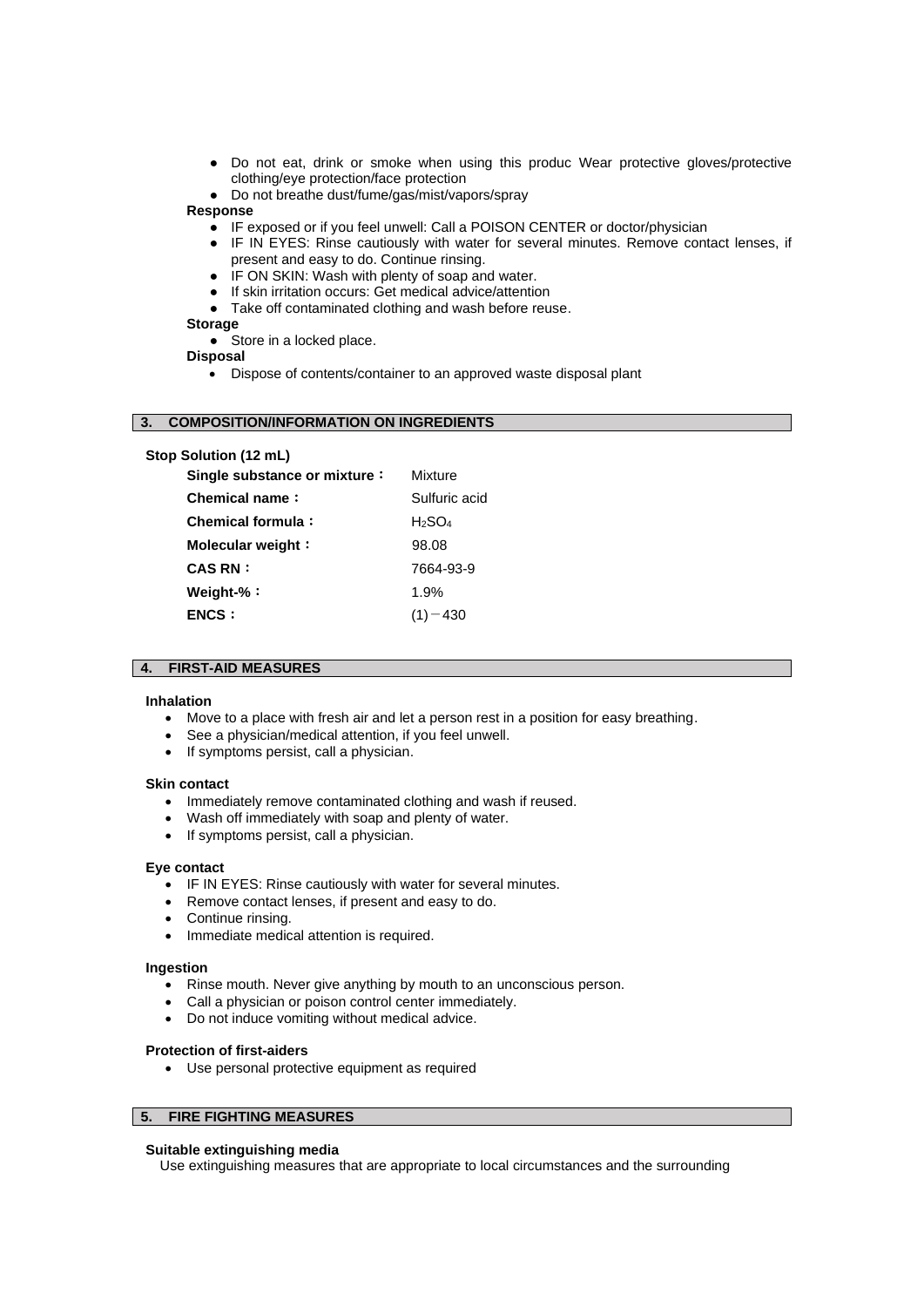environment.

# **Unsuitable extinguishing media**

No information available.

# **Specific hazards arising from the chemical product**

Thermal decomposition can lead to release of irritating and toxic gases and vapors.

#### **Special extinguishing method**

Move the container out of the fire area if it is not dangerous. After extinguishing the fire, continue to cool the container sufficiently by using a large amount of water.

In case of a large fire, extinguish the fire using an unmanned hose holding device or a monitored nozzle. If this is not possible, evacuate the area and allow the fire to burn.

# **Special protective actions for fire-fighters**

Use personal protective equipment as required. Firefighters should wear self-contained breathing apparatus and work from upwind to avoid inhaling fumes.

# **6. ACCIDENTAL RELEASE MEASURES**

## **Personal precautions, protective equipment and emergency procedures**

For indoor, provide adequate ventilation process until the end of working. Deny unnecessary entry other than the people involved by, for example, using a rope. While working, wear appropriate protective equipments to avoid adhering it on skin, or inhaling the gas. Work from windward, and retract the people downwind.

#### **Environmental precautions**

To be careful not discharged to the environment without being properly handled waste water contaminated.

#### **Methods and materials for contaminent and methods and materials for cleaning up**

Absorb dry sand, earth, sawdust and the waste. Collect empty container that can be sealed. **Secondary disaster prevention measures**

Clean contaminated objects and areas thoroughly observing environmental regulations.

# **7. HANDLING AND STORAGE**

#### **Handling**

# **Technical measures**

Avoid contact with alkaline substances. Use with local exhaust ventilation.

### **Local exhaust and total ventilation**

Handle in a place with adequate local exhaust ventilation.

# **Precautions**

Do not rough handling containers, such as upsetting, falling, giving a shock, and dragging. Prevent leakage, overflow, and scattering. Not to generate steam and dust in vain. Seal the container after use.

After handling, wash hands and face, and then gargle.

In places other than those specified, should not be smoking or eating and drinking.

Should not be brought contaminated protective equipment and gloves to rest stops.

Deny unnecessary entry of non-emergency personnel to the handling area.

# **Safety handling precautions**

Avoid contact with skin, eyes or clothing.

Use personal protective equipment as required.

# **Appropriate hygiene measures**

When using this product, should not be smoking or eating and drinking. After handling, wash hands.

#### **Storage**

# **Safe storage conditions**

Store away from sunlight in well-ventilated place at room temperature (preferably cool). Keep container tightly closed.

**Incompatible substances**

Alkaline substances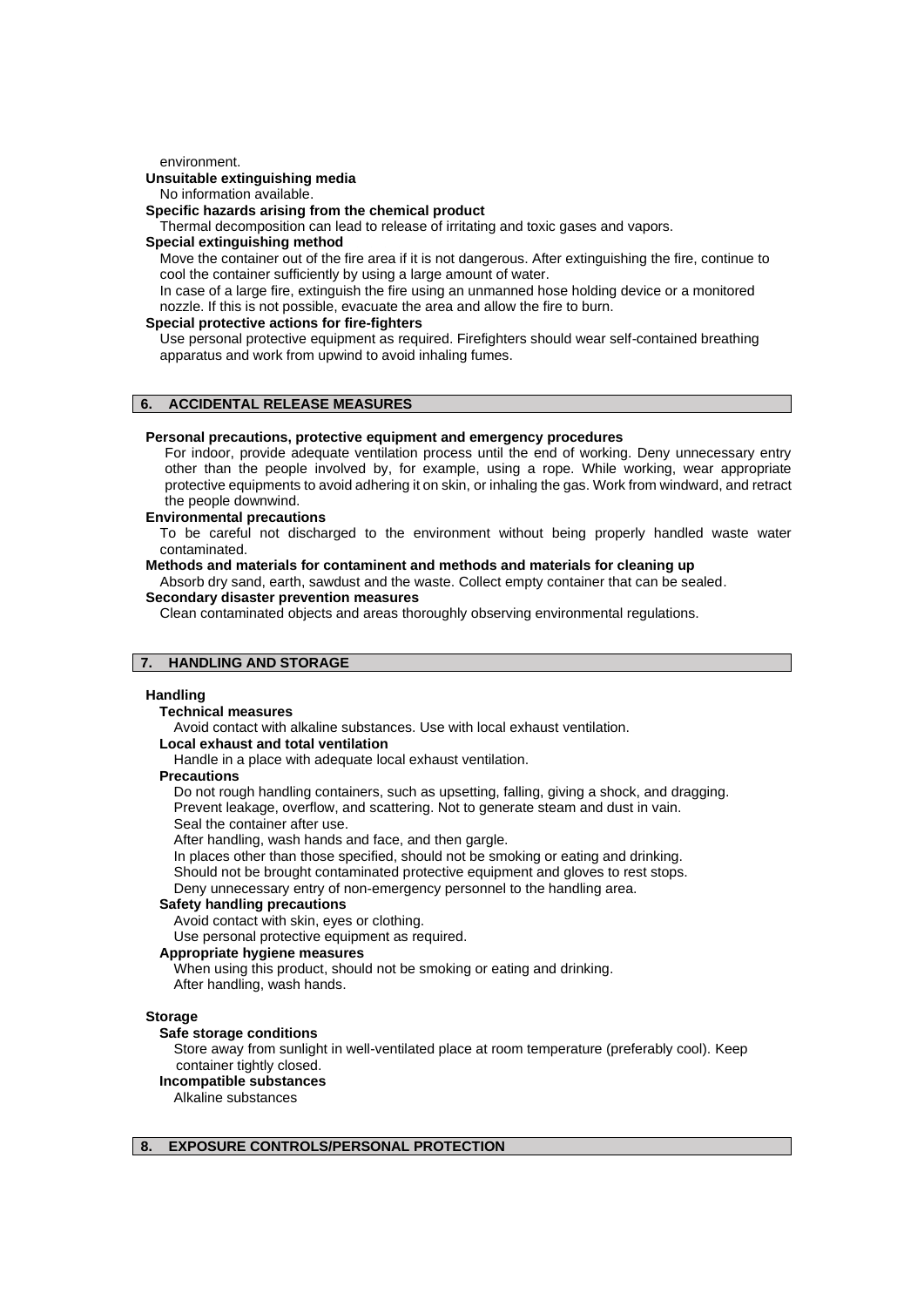# **Engineering controls**

In case of indoor workplace, seal the source or use a local exhaust system.

Provide the safety shower facility, and hand and eye-wash facility. And display their position clearly. **Exposure limits**

Chemical name: Sulfuric acid 7664-93-9

JSOH (Japan): 1mg/m<sup>3</sup>

ACGIH: TWA 0.2mg/m<sup>3</sup>

# **Personal protective equipment**

**Respiratory protection: Gas mask for acidic gas** 

Hand protection: Impermeable protective gloves

**Eye protection**: Protective eyeglasses or chemical safety goggles

**Skin and body protection**: Long-sleeved work clothes

# HBsAgGi coated plate: 96 well (8-well strip x 12) Standard M-HBsAg (1 mL) 20X Wash Buffer (50 mL) Appearance Plate Reserves Plate Liquid Liquid Color Colorless Blue Blue Colorless Color Colorless Odor **Odorless** | Odorless | Odorless | Odorless | Odorless Melting No data available No data available No data available No data available point/freezing point Boiling point, initial boiling point and boiling range No data available No data available No data available Flammability No data available No data available No data available Upper/lower flammability or explosive limits No data available **No data available** No data available Flash point No data available No data available No data available Auto-ignition Auto-igrifichi<br>temperature  $\begin{vmatrix} 0 & 1 \end{vmatrix}$  No data available  $\begin{vmatrix} 1 & 0 \end{vmatrix}$  No data available **Decomposition** temperature No data available No data available No data available pH No data available No data available No data available Dynamic viscosity No data available No data available No data available Solubilities **No data available** No data available No data available n-Octanol/water partition coefficient:(log Pow) No data available No data available No data available Vapour pressure | No data available | No data available | No data available Specific Gravity / Specific Gravity / No data available No data available No data available Relative density Vapour density No data available No data available No data available **Particle** Particle<br>characteristics No data available No data available No data available

# **9. PHYSICAL AND CHEMICAL PROPERTIES** 物理的及び化学的性質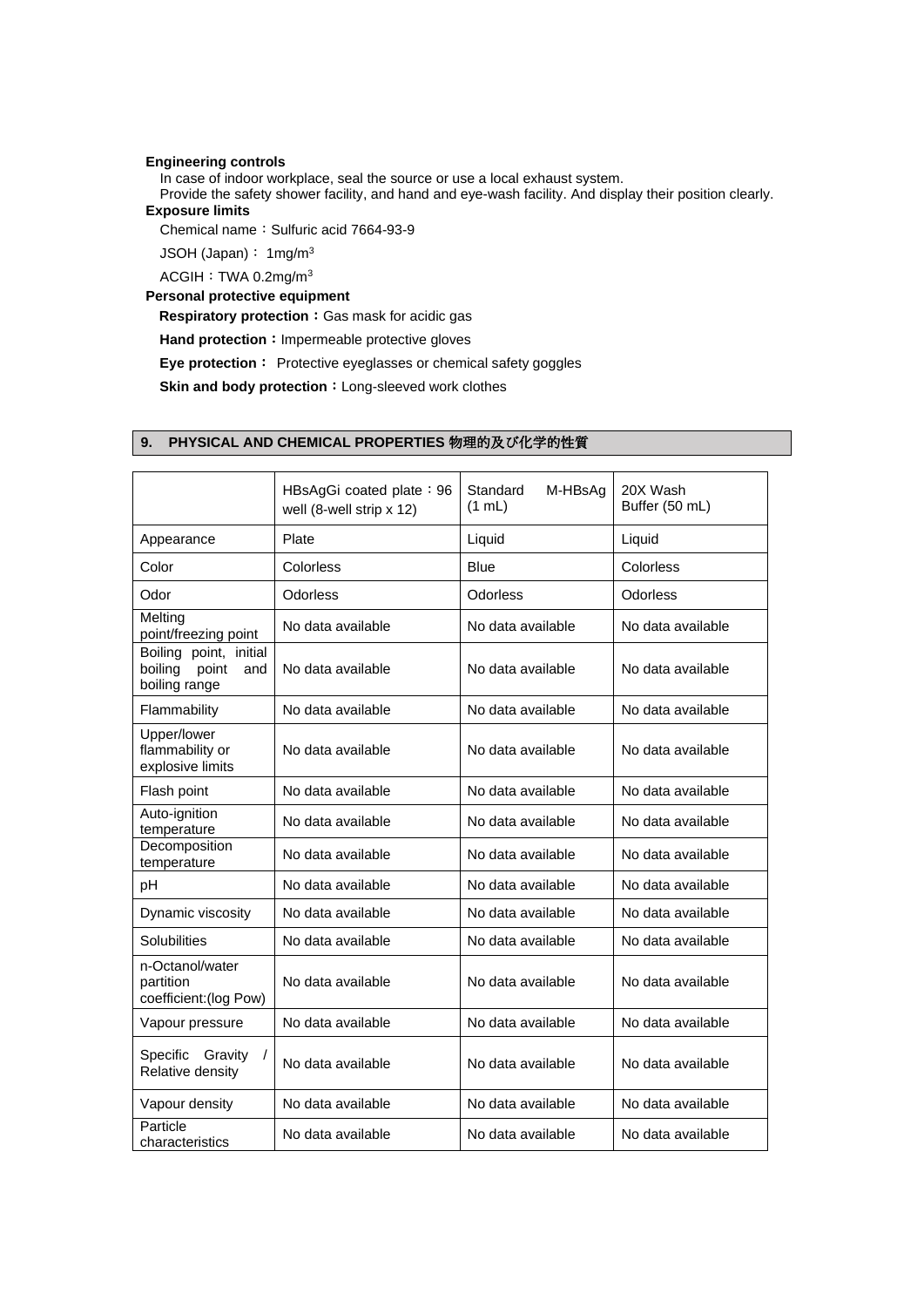|                                                                    | <b>Buffer</b><br><b>Dilution</b><br>(24 mL) | HRP-labeled<br>HBsAgGi (10 mL) | TMB<br>Substrate<br>$(11$ mL) | Solution<br>Stop<br>(12 mL)    |
|--------------------------------------------------------------------|---------------------------------------------|--------------------------------|-------------------------------|--------------------------------|
| Appearance                                                         | Liquid                                      | Liquid                         | Liquid                        | Liquid                         |
| Color                                                              | Blue                                        | Orange                         | Colorless to light<br>yellow  | Colorless                      |
| Odor                                                               | Odorless                                    | Odorless                       | Odorless                      | Odorless                       |
| Melting<br>point/freezing point                                    | No data available                           | No data available              | No data available             | No data available              |
| Boiling point, initial<br>point<br>boiling<br>and<br>boiling range | No data available                           | No data available              | No data available             | No data available              |
| Flammability                                                       | No data available                           | No data available              | Non-<br>inflammability        | No data available              |
| Upper/lower<br>flammability or<br>explosive limits                 | No data available                           | No data available              | No data available             | No data available              |
| Flash point                                                        | No data available                           | No data available              | No data available             | No data available              |
| Auto-ignition<br>temperature                                       | No data available                           | No data available              | No data available             | No data available              |
| Decomposition<br>temperature                                       | No data available                           | No data available              | No data available             | No data available              |
| рH                                                                 | No data available                           | No data available              | Acidic                        | > 2.0                          |
| Dynamic viscosity                                                  | No data available                           | No data available              | No data available             | No data available              |
| Solubilities                                                       | No data available                           | No data available              | <b>Water 100%</b>             | Ethanol:<br>Water.<br>miscible |
| n-Octanol/water<br>partition<br>coefficient: (log Pow)             | No data available                           | No data available              | No data available             | No data available              |
| Vapour pressure                                                    | No data available                           | No data available              | No data available             | No data available              |
| <b>Specific</b><br>Gravity<br>$\prime$<br>Relative density         | No data available                           | No data available              | No data available             | 1.010                          |
| Vapour density                                                     | No data available                           | No data available              | No data available             | No data available              |
| Particle<br>characteristics                                        | No data available                           | No data available              | No data available             | No data available              |

# **10. STABILITY AND REACTIVITY**

| Stop Solution (12 mL)                                  |                                             |
|--------------------------------------------------------|---------------------------------------------|
| Stability:                                             | Stable under recommended storage conditions |
| <b>Hazardous reactions:</b>                            | None under normal processing                |
| Conditions to avoid:                                   | Extremes of temperature and direct sunlight |
| Incompatible materials:                                | Alkaline substances                         |
| Hazardous decomposition products : Sulfur oxides (SOx) |                                             |

# **11. TOXICOLOGICAL INFORMATION**

**Stop Solution (12 mL)** Chemical Name: Sulfuric acid **Acute toxicity**: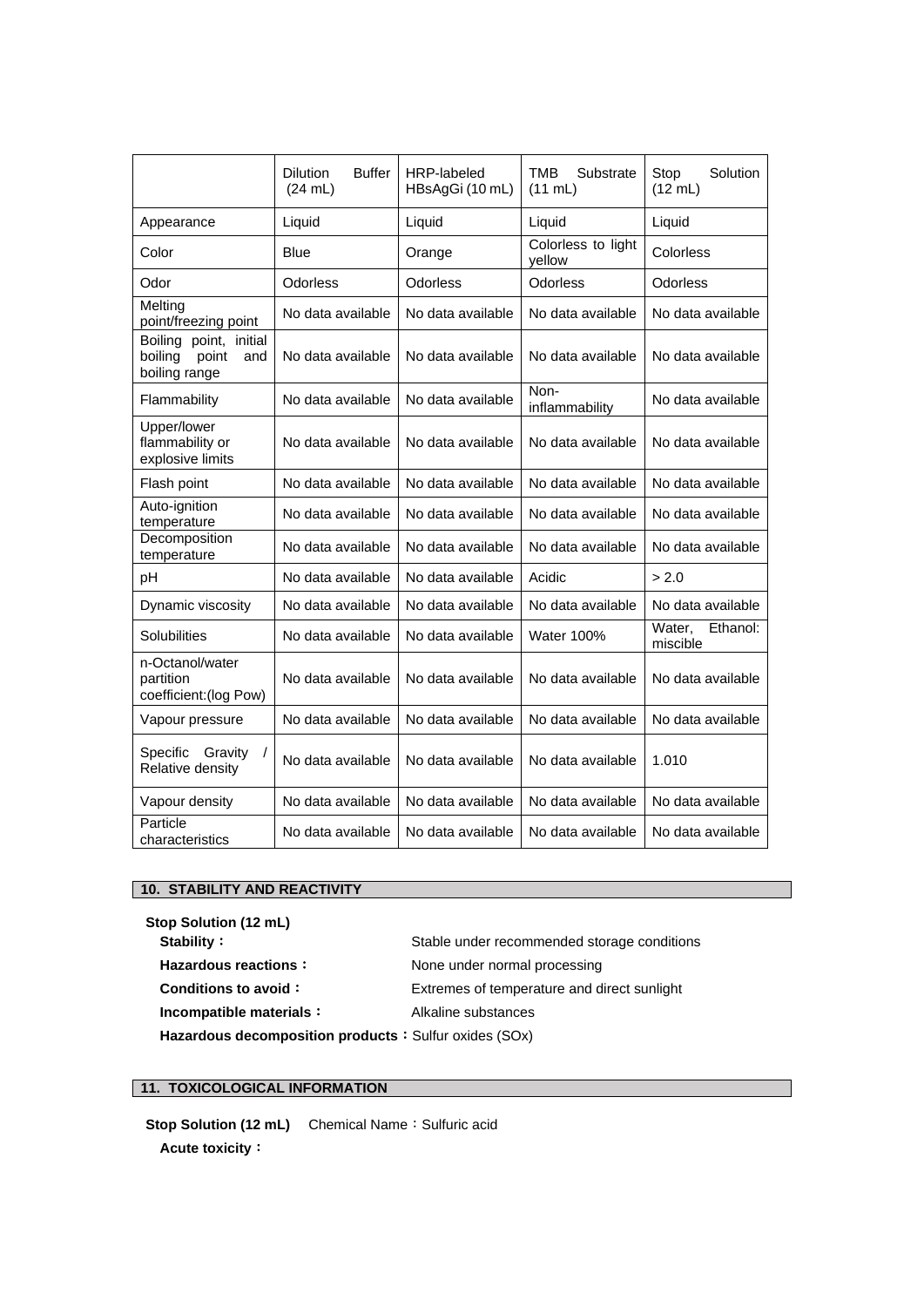**Oral LD50** Rat 2140mg/kg

**Inhalation LC50** Rat 0.375mg/L

**Acute toxicity -oral- source information:** Based on the NITE GHS classification results. **Acute toxicity -inhalation mist-source information:** Based on the NITE GHS classification results. **Skin irritation/corrosion**: Acidic (pH ≤ 2) and classified as category 1.

**Serious eye damage/ irritation**: Acidic (pH ≤ 2) and classified as category 1

**Respiratory or skin sensitization: Based on the NITE GHS classification results.** 

**Reproductive cell mutagenicity**: No data available

**Carcinogenicity**: No data available

**Reproductive toxicity:** Based on the NITE GHS classification results.

**STOT-single exposure**: Sulfuric acid (1.957%) and classified as category 2 (respiratory system)

**STOT-repeated exposure**: Sulfuric acid (1.957%) and classified as category 2 (respiratory system) Aspiration hazard : No data available

# **12. ECOLOGICAL INFORMATION**

**Stop Solution (12 mL)**

**Chemical Name: Sulfuric acid** 

**Ecotoxicity**(**hazardous to the aquatic environment source information, short-time or long-**

**time**): Based on the NITE GHS classification results.

**Persistence and degradability**: No information available

**Bioaccumulative potential**: No information available

**Mobility in soil**: No information available

Hazard to the ozone layer: No information available

# **13. DISPOSAL CONSIDERATIONS**

# **Waste from residues**:

Disposal should be in accordance with applicable regional, national and local laws and regulations. **Contaminated container and contaminated packaging**:

Disposal should be in accordance with applicable regional, national and local laws and regulations.

# **14. TRANSPORT INFORMATION**

# **International**

- **ADR/RID**
	- UN No. 3264
	- Class 8
	-
	- Packing Group III
	-

# **IMDG** I

- UN No. 3264
- Class 8
- 
- Packing Group III
- 
- Transport in bulk according to Not Applicable MARPOL 73/78, Annex II, and the IBC code.

CORROSIVE LIQUID, ACIDIC, INORGANIC, N.O.S.

• Marine pollutant Not Applicable

• Proper Shipping name CORROSIVE LIQUID, ACIDIC, INORGANIC, N.O.S. Marine Pollutant Not Applicable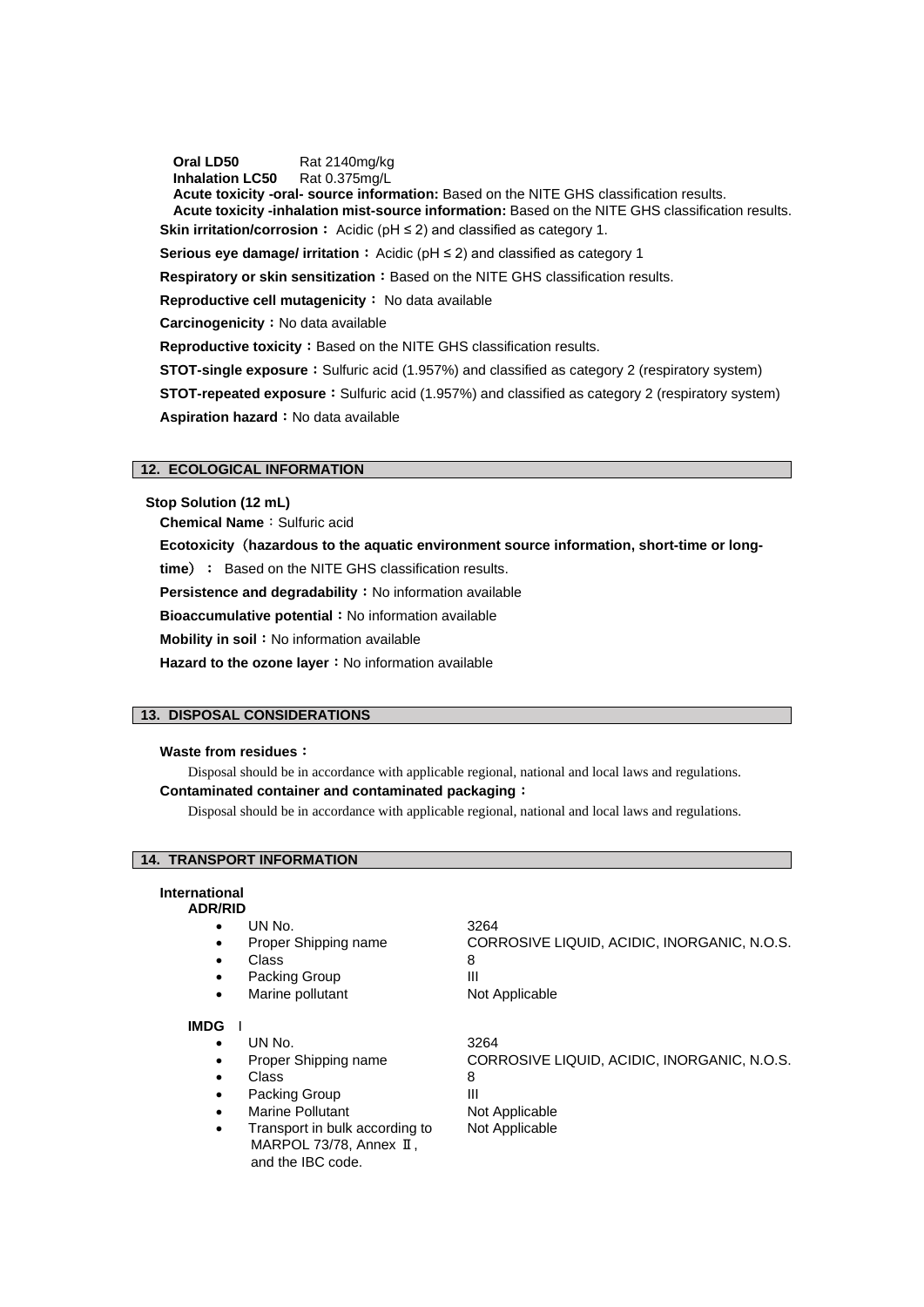# **IATA**

- UN No. 3264 • Proper Shipping name CORROSIVE LIQUID, ACIDIC, INORGANIC, N.O.S.
- Class 8
- Packing Group **III**
- **Domestic**

# **Marine Regulatory Information**

- UN No. 3264
	- Proper Shipping name CORROSIVE LIQUID, ACIDIC, INORGANIC, N.O.S.
	- Class 8
- Packing Group **III**
- **Marine Pollutant Not Applicable**
- Transport in bulk according to Not Applicable MARPOL 73/78, Annex II, and the IBC code.

**Aviation Regulation Information**

# • UN No. 3264

- 
- Class 8
- 
- Proper Shipping name CORROSIVE LIQUID, ACIDIC, INORGANIC, N.O.S. • Packing Group III

# **Precautions**

Follow the instructions in the Handling and Storage Precautions section. When transporting the product, avoid direct sunlight, make sure there are no leaks in the container, load the product so that it does not fall over, fall, or be damaged, and make sure to prevent the product from collapsing.

# **15. REGULATORY INFORMATION**

# **Fire Service Act**

# • Not applicable

# **Poisonous and Deleterious**

# • Not applicable

# **Industrial Safety and Health Act**

- Group 3 Specified Chemical Substance, (Ordinance on Prevention of Hazards Due to Specified Chemical Substances Art.2 Para.1, Item 6)
- Notifiable Substances (Law Art.57-2, Enforcement Oder Art.18-2 Attached TableNo.9) No.613
- Harmful Substances Whose Names Are to be Indicated on the Label (Law Art.57, Para.1, Enforcement Order Art.18)

# **Water Pollution Control Act**

# • Specified substances (Law Art.2 Para.4, Enforcement Order Art.3-3)

- **Regulations for the carriage and storage of dangerous goods in ship**
	- Corrosive Substances (Ordinance Art.3, Ministry of Transportation Ordinance Regarding Transport by Ship and Storage, Attached Table 1)

# **Civil Aeronautics Law**

• Corrosive Substances (Ordinance Art.194, MITL Nortification for Air Transportation of Explosives etc., Attached Table 1)

# **Marine Pollution Prevention Law**

• Enforcement ordinance Appendix No. 1 Noxious liquid substance Category Y

# **Air Pollution Control Law**

• Specified Substances

# **16. OTHER INFORMATION**

# **Key literature references**

Ministry of Health, Labour and Welfare, Anzen Info (Japanese) https://anzeninfo.mhlw.go.jp/index.html